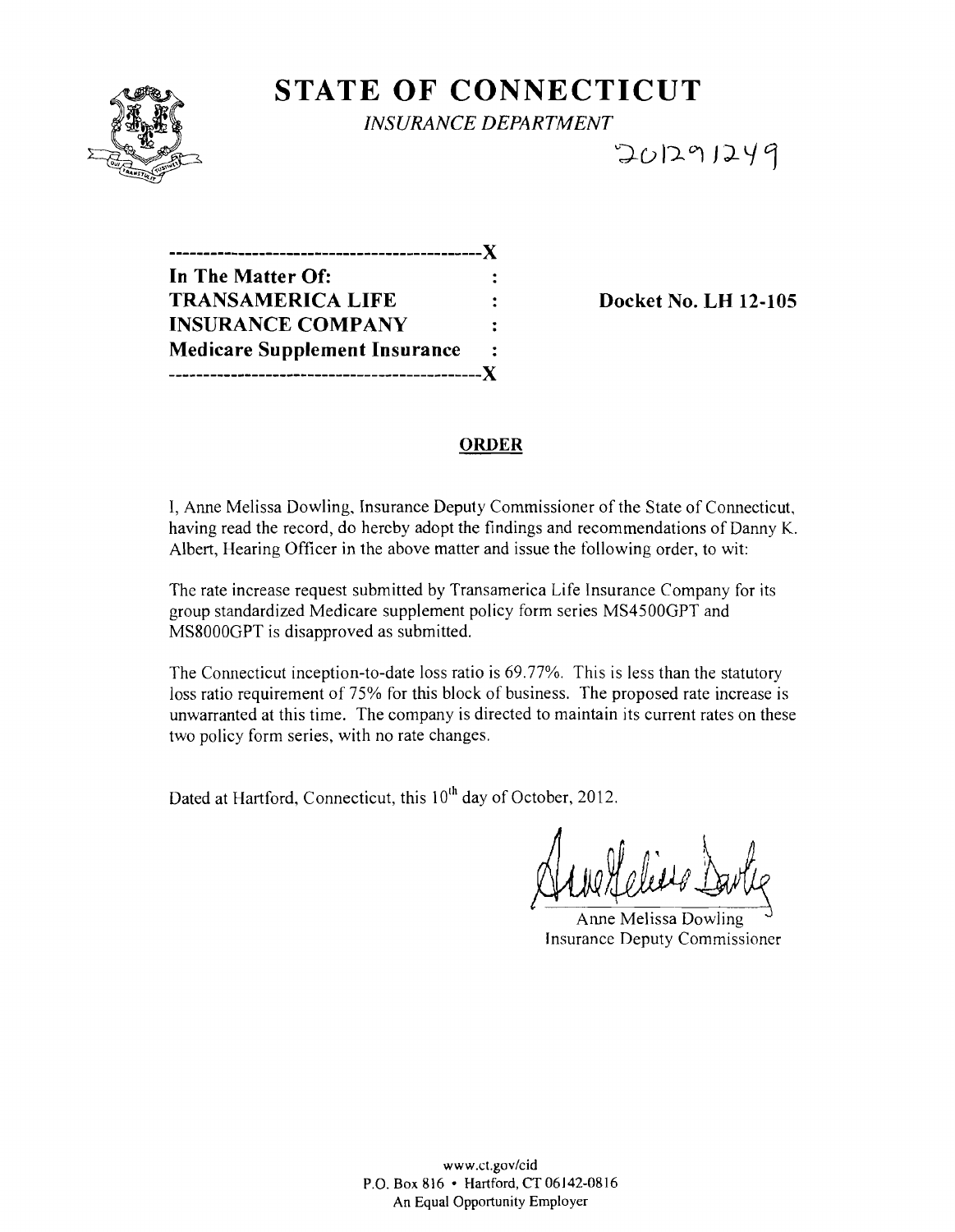

**STATE OF CONNECTICUT** 

*INSURANCE DEPARTMENT* 

| ---------------------------X         |                |
|--------------------------------------|----------------|
| In The Matter Of:                    |                |
| <b>TRANSAMERICA LIFE</b>             |                |
| <b>INSURANCE COMPANY</b>             |                |
| <b>Medicare Supplement Insurance</b> | $\ddot{\cdot}$ |
|                                      |                |

**Docket No. LH 12-105** 

# **PROPOSED FINAL DECISION**

# I. **INTRODUCTION**

The Insurance Commissioner of the State of Connecticut is empowered to review rates charged for individual and group Medicare supplement policies sold to any resident of this State who is eligible for Medicare. The source for this regulatory authority is contained in Chapter 700c and Section 38a-495a of the Connecticut General Statutes.

After due notice a hearing was held at the Insurance Department in Hartford on September 19, 2012 to consider whether or not the rate increase requested by Transamerica Life Insurance Company on its group standardized Medicare supplement business should be approved.

No members from the general public attended the hearing.

No representatives from Transamerica Life attended the hearing.

The hearing was conducted in accordance with the requirements of Section 38a-474, Connecticut General Statutes, the Unifonn Administrative Procedures Act, Chapter 54 of the Connecticut General Statutes, and the Insurance Department Rules of Practice, Section 38a-8-1 et seq. of the Regulations of Connecticut State Agencies.

A Medicare supplement (or Medigap) policy is a private health insurance policy sold on an individual or group basis which provides benefits that are additional to the benefits provided by Medicare. For many years Medicare supplement policies have been highly regulated under both state and federal law to protect the interests of persons eligible for Medicare who depend on these policies to provide additional coverage for the costs of health care.

Effective December I, 2005, Connecticut amended its program of standardized Medicare supplement policies in accordance with Section 38a-495a of the Connecticut General Statutes, and Sections 38a-495a-1 through 38a-495a-21 of the Regulations of Connecticut Agencies. This program, which conforms to federal requirements, provides that all insurers offering Medicare supplement policies for sale in the state must offer the basic "core" package of benefits known as Plan A. Insurers may also offer anyone or more of eleven other plans (Plans B through L).

> www.ct.gov/cid P.O. Box 816 • Hartford,CT06142-0816 An Equal Opportunity Employer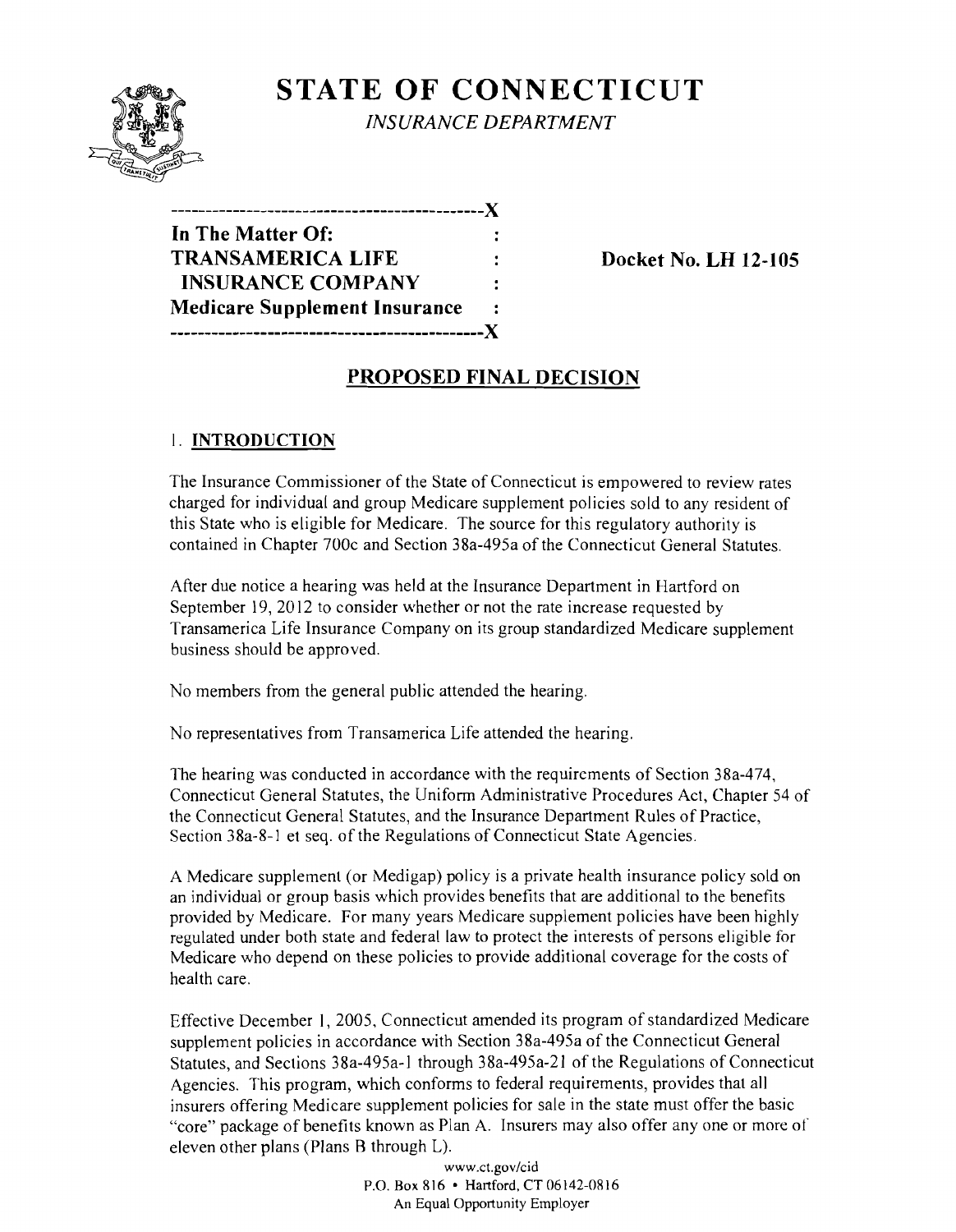Effective January 1,2006, in accordance with Section 38a-495c of the Connecticut General Statutes (as amended by Public Act 05-20) premiums for all Medicare supplement policies in the state must use community rating. Rates for Plans A through L must be computed without regard to age, gender, previous claims history or the medical condition of any person covered by a Medicare supplement policy or certificate.

The statute provides that coverage under Plan A through L may not be denied on the basis of age, gender, previous claims history or the mcdical condition of any covered person. Insurers may exclude benefits for losses incurred within six months from the effective date of coverage based on a pre-existing condition.

Effective October 1, 1998, carriers that offer Plan B or Plan C must make these plans as well as Plan A, available to all persons eligible for Medicare by reason of disability.

Insurers must also make the necessary arrangements to receive notice of all claims paid by Medicare for their insureds so that supplemental benefits can be computed and paid without requiring insureds to file claim forms for such benefits. This process of direct notice and automatic claims payment is commonly referred to as "piggybacking" or '"crossover".

Sections 38a-495 and 38a-522 of the Connecticut General Statutes, and Section 38a-495a-l0 of the Regulations of Connecticut Agencies, state that individual and group Medicare supplement policies must have anticipated loss ratios of 65% and 75%, respectively. Under Sections 38a-495-7 and 38a-495a-l 0 of the Regulations of Connecticut Agencies, filings for rate increases must demonstrate that actual and expected losses in relation to premiums meet these standards, and anticipated loss ratios for the entire future period for which the requested premiums are calculated to provide coverage must be expected to equal or exceed the appropriate loss ratio standard.

Section 38a-473 of the Connecticut General Statutes provides that no insurer may incorporate in its rates for Medicare supplement policies factors for expenses that exceed 150% of the average expense ratio for that insurer's entire written premium for all lines of health insurance for the previous calendar year.

### II. **FINDING OF FACT**

After reviewing the exhibits entered into the record of this proceeding, and utilizing the experience, technical competence and specialized knowledge of the Insurance Department, the undersigned makes the following findings of fact:

1. Transamerica Life Insurance Company has requested the following rate increases on its group standardized Medicare supplement policy forms MS4500GPT-(A-J).CT and  $MS8000GPT(A - N):$ 

|      | Proposed      |
|------|---------------|
| Plan | Rate Increase |
| A    | 4.1%          |
| B    | 4.1%          |
| C    | 4.1%          |
| D    | 4.1%          |
| F    | 4.1%          |
| G    | 4.1%          |
| I    | $4.1\%$       |
| ľ    | $4.1\%$       |
|      |               |